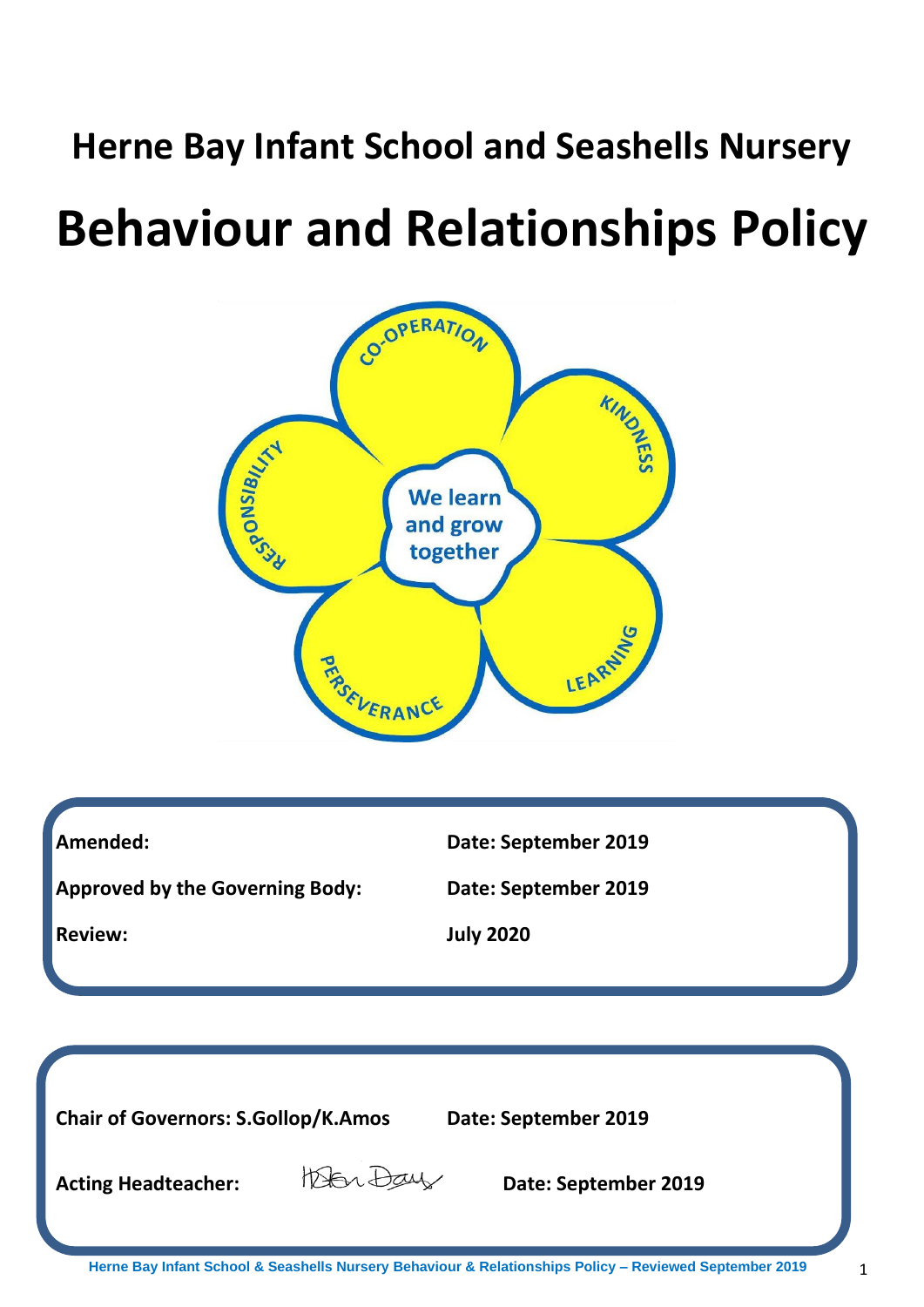# **Herne Bay Infant School & Seashells Nursery Behaviour & Relationships Policy**



# **This forms part of a review of PSHE and Behaviour by the school community being undertaken September 2019-July 2020**

This policy should be read in conjunction with the Physical Intervention Policy, the Special Educational Needs & Disability Policy, the Anti-Bullying Policy, the PHSE Policy, the Child Protection / Safeguarding Policy and Equal Opportunities Policy / Statement.

## **Rationale**

- At Herne Bay Infant School and Seashells Nursery, our School Values **Co-operation, Kindness, Learning, Perseverance and Responsibility** underpin all we do.
- Our motto is "We Learn and Grow Together". We have a culture of collaborative learning, believing that with effort from everyone we can have good relationships and behaviour.
- Children's behaviour is part of their communication and can be an attempt to get their needs met.
- That every child has the right to learn without disruption.
- That every member of the school community has the right to feel safe, valued and respected.
- Supporting children's Well-being and Involvement is vital in enabling children to enjoy school life and learn.
- Positive trusting relationships between children, staff and parents are the foundation of a nurturing school.

# **This Policy aims to support:**

- Learning;
- Positive relationships within the whole community (children, staff, parents, carers, governors, volunteers & students);
- Children to be responsible for their own choices;
- Children to be independent;
- A community that notices and specifically praises positive behaviours and relationships;
- Children and adults to feel good about themselves and their community;

# **Responsibilities**

- All adults to be role models through words, body language, relationships and attitude.
- All adults to differentiate between the child and the behaviour-whilst we may disapprove of the behaviour we always view the child as good.
- Adults to create a physical and emotional environment which is welcoming and well ordered.
- Poor choices in behaviour to be viewed as opportunities to learn.
- Everyone takes a fresh start approach.
- Clear communication between home and school.

#### **Herne Bay Infant School & Seashells Nursery Behaviour & Relationships Policy – Reviewed September 2019** 2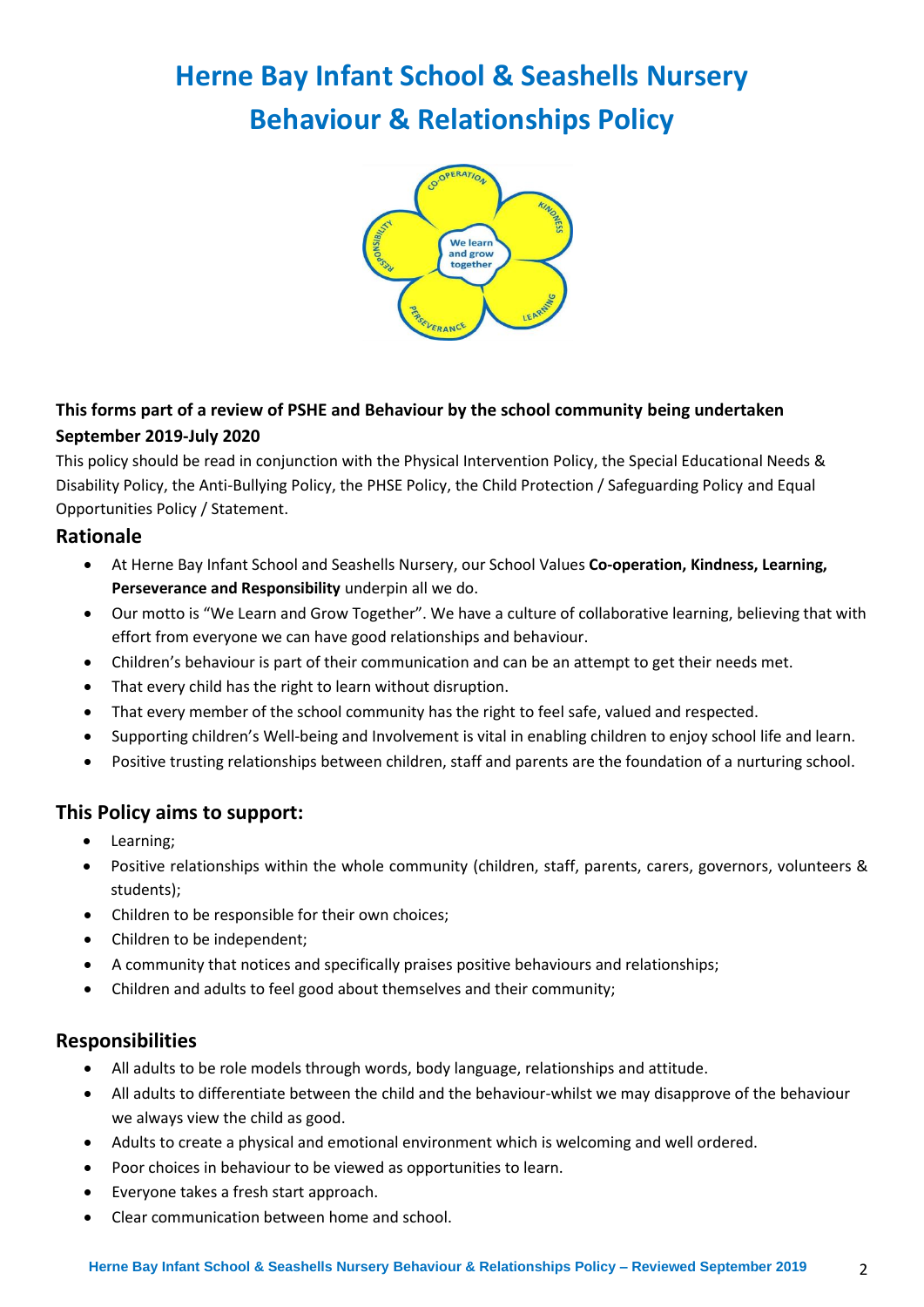# **Our Value Rules**



#### **Our Playground Rules** (written by School Council)

We play well with others. We look after equipment. We use equipment safely. We always say please and thank you. We are kind, sensible and helpful. We share our games. We use the water fountain sensibly. We listen to each other. We always look when we are running. We remember to check the friendship bench.

## **Promoting Our Value Rules**

#### *Value Rules are displayed in every classroom*

Time is dedicated within transition days and at the beginning of each term to reflect upon and share views on our values rules in each class to engender ownership amongst children. Classes sign or handprint values rules at the beginning of the school year. Adults use the rules positively to reinforce good behaviour and to remind children of making good choices.

Classes may negotiate specific rules pertinent to their individual class management as necessary.

#### **Rewards**

We reward the **process** rather than outcome to promote a **growth mindset.**

- Instant specific recognition by being noticed when keeping the Value Rules/ living the school values.
- **Stickers**
- Golden Stickers presented weekly in year group assembly. Inform child's parent by text.
- Star of the Week Certificates for living the school values. Certificates presented in year group assembly weekly; children named on newsletter; weekly Golden table on Friday with SLT
- Rainbow Room at lunchtime KS1 2 children per class + children negotiated with SEN or SLT
- Children are encouraged to share efforts and achievements in and out of school. Talents and Interests celebration board for out of school achievements.
- Mid-Day Supervisors give praise and encouragement for keeping the Playground Rules at lunchtime and good eating manners.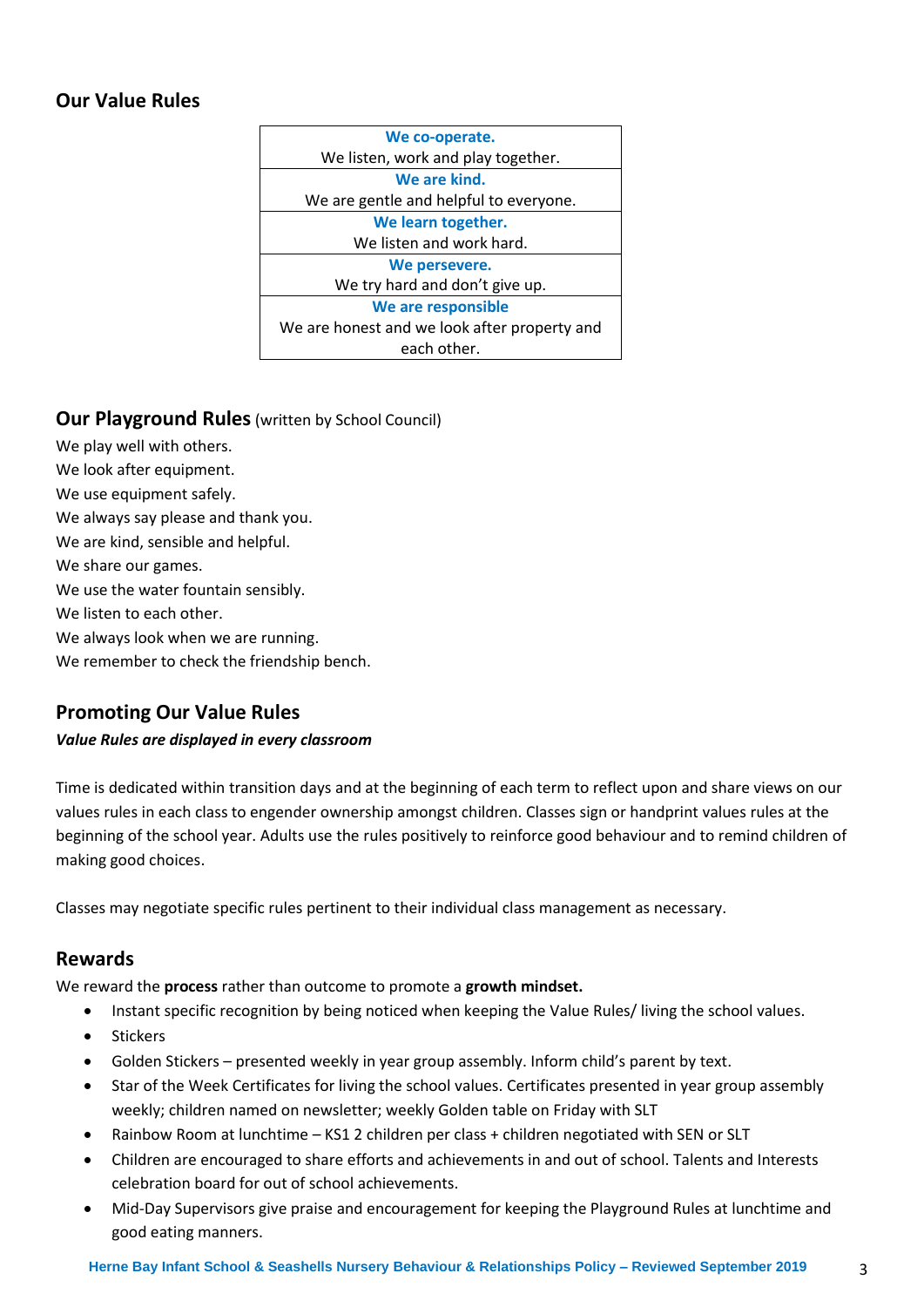- Individual children may have their own behaviour plan with specific rewards.
- 'Together Time' for a maximum of an hour on a Friday afternoon. Classes collect time in 2-minute denominations for keeping good behaviour and keeping school values rules.
- Good attendance rewarded in last year group assembly of each term. 100% attendance badges and certificate for children with 97% attendance +

### **Positive Strategies for Classroom or Playground Management**

- Intervene early with positive language praise of others and a '**brief description of reality'…"***Luke, Mark you're talking…facing this way and listening now, thank you" (Tone of voice and respectful manner carry conviction, confidence and expectation). Where possible, offer help/support to meet expectation with take up time. If appropriate, show the child they have your support/ attention with a hand placed gently on their shoulder.* (Reference: Bill Rogers)
- Use succinct and simple language use children's names/ class name. *"Julie, good sitting – thank you."*
- Connect before correcting where a child's behaviour has escalated (see Appendix 2 Behaviour Cycle) always ensure child has had adequate time to calm and for key adults to reconnect before correction conversation.
- **ABC Logs** are simple, factual logs of incidents in the format: '**A**ntecedent, **B**ehaviour, **C**onsequence' (ABC), to assist the identification of behaviour triggers or patterns. Completed by class teachers to enable analysis of behaviour. (see Appendix 3 for example).
- Conscious use of 'tactical ignoring'.

#### **Non- negotiable HBIS Classroom Management strategies**

- Auditory signal e.g. tambourine / bells to gain attention followed by use of hand signal to silence class.
- Use of gentle arm stroke to remind/alert pupils of hand signal. If necessary, gentle verbal reminder and positive praise for those who taking longer to comply.
- 123 transitions: 1 stand; 2 walks to table; 3 sit down.
- Turn To Your Partner (TTYP) using hand signal-two index fingers pointing at each other to signal it's time to talk/listen to your partner.
- My Turn Your Turn (MTYT) Adult models key language, pupils repeat.
- Don't say don't tell the child the behaviour you expect. For example, instead of saying "Don't run" say "Please walk"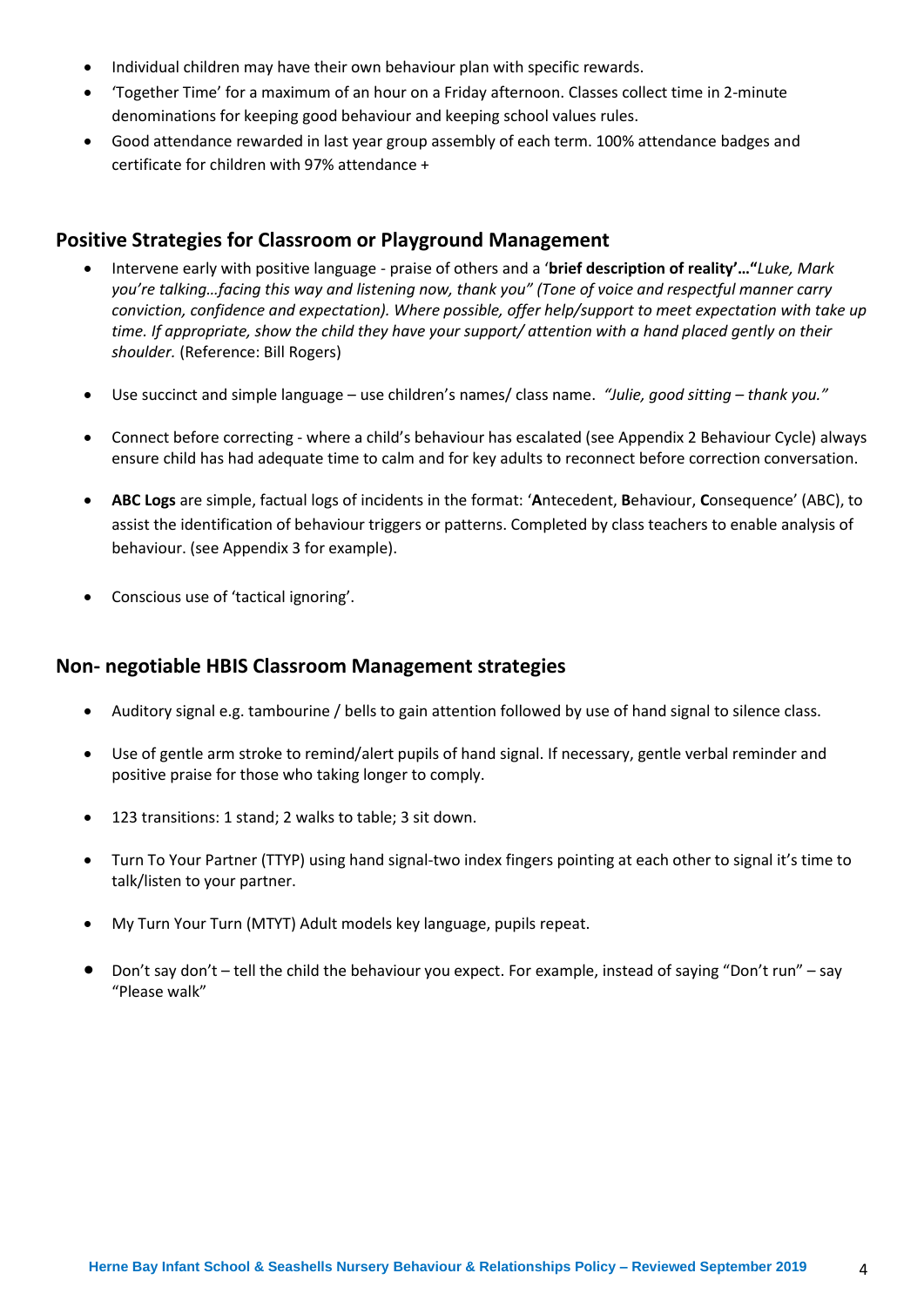# **Behaviour and Actions**

| <b>Level</b>   | <b>Behaviour in school</b>                                                                                                                                                                                                                                                                                                           | <b>Action</b>                                                                                                                                                                                                                           | <b>Play and Lunch</b><br>Inside school / lunch hall /<br>playground                                                                                                                  | <b>Action</b>                                                                                                                     |
|----------------|--------------------------------------------------------------------------------------------------------------------------------------------------------------------------------------------------------------------------------------------------------------------------------------------------------------------------------------|-----------------------------------------------------------------------------------------------------------------------------------------------------------------------------------------------------------------------------------------|--------------------------------------------------------------------------------------------------------------------------------------------------------------------------------------|-----------------------------------------------------------------------------------------------------------------------------------|
| $\mathbf 1$    | Not settling quickly / lining up<br>quickly / not walking in line<br>quietly / fiddling and fidgeting /<br>not looking at teachers / not<br>responding to whole class hands<br>up or instruction / initial off task<br>behaviour                                                                                                     | Verbal warning with visual<br>symbol e.g. good sitting                                                                                                                                                                                  | Pushing into line / talking loudly<br>in corridors / talking loudly while<br>lining up (in and out) / not<br>waiting sensibly / bringing<br>inappropriate items to the<br>playground | Positive verbal reminders /<br>specific praise / confiscation                                                                     |
| $\overline{2}$ | Several repetitions of level 1<br>behaviour despite intervention<br>from adult<br>Pushing into line / dallying and<br>dawdling/ silly noises / talking to<br>other pupils / interrupting while<br>teacher talking to whole class /<br>wandering about / calling out /<br>interrupting other pupils<br>/inappropriate items to school | Make child aware of the impact<br>of behaviour on the other<br>children and offer opportunity to<br>go to in class time to think space.<br>For example, child moves to<br>another table/ chair/ book corner<br>away from other children | Repetition of level 1                                                                                                                                                                | Child calmly and dispassionately<br>sat in time to think space (picnic<br>table) 5 mins and reminded of<br>good behaviour choices |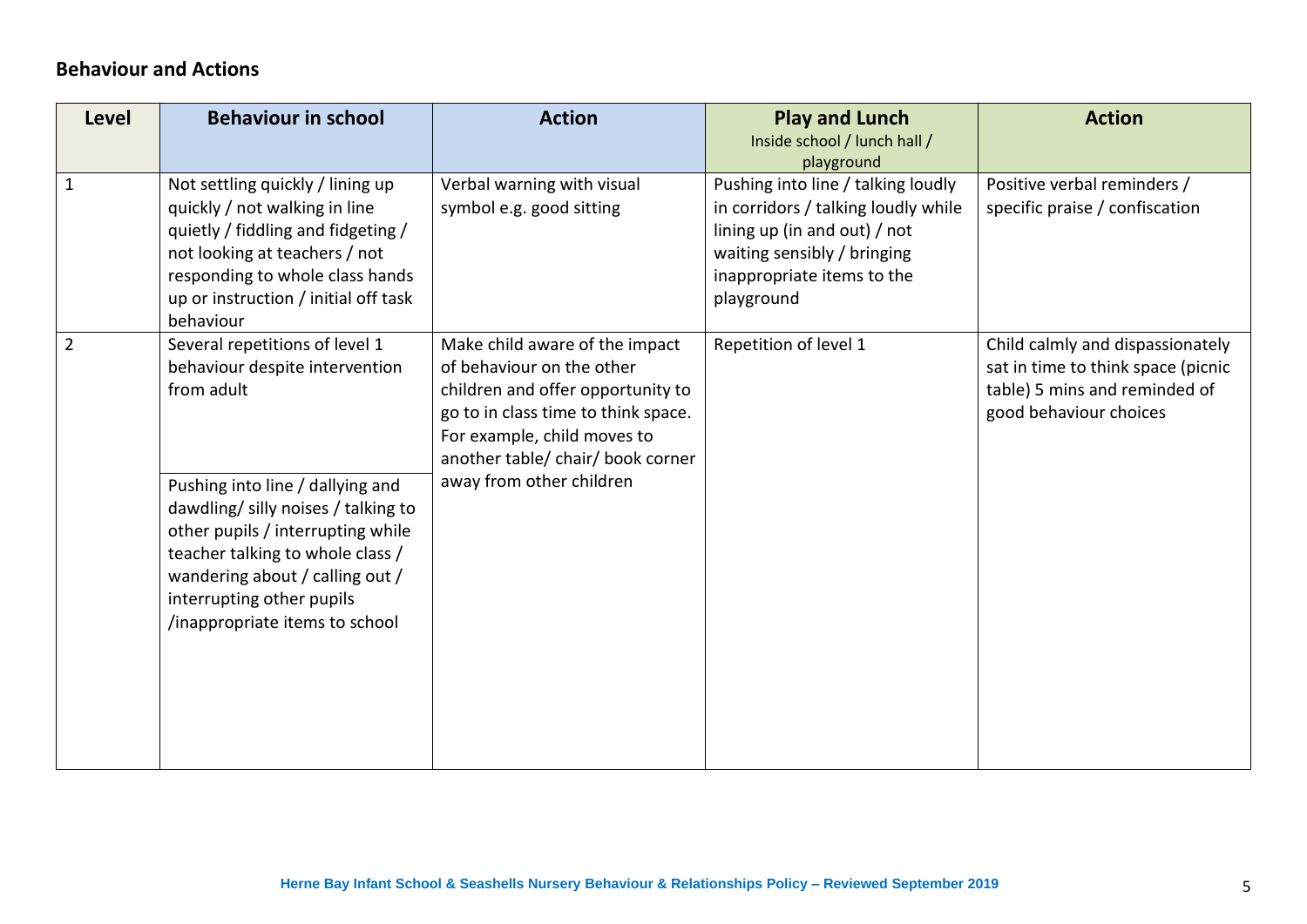| $\overline{3}$ | Repetition of level 1 or 2<br>behaviour<br>Deliberately creating a disturbance<br>accidental damage through careless-<br>ness/ cheek/off hand/minor chal-<br>lenge to authority/annoying other<br>children | Child is told to move to in class<br>time to think space with a timer<br>(max 5 mins)<br>(maximum of 3 times per term).<br>Parents sensitively informed on<br>same day.                                                                                                                                                                                                                                                                        | Repetition of level 1 / 2<br>Inside school / lunch hall -<br>deliberately creating a<br>disturbance e.g. shouting /<br>running in the building /<br>unauthorised access to school<br>In the playground $-$ not sharing<br>/not being friendly / not using<br>play equipment appropriately /<br>not playing by school values rules<br>/ play fighting / not responding to<br>adult instructions or signals /<br>accidental damage through<br>carelessness / cheek / minor<br>challenge to authority / annoying<br>other children / playing in the<br>toilets. | Child calmly and dispassionately<br>sat in time to think space (picnic<br>table) 5 mins and reminded of<br>good behaviour choices<br>Behaviour log and slip<br>completed. First 10 mins of<br>following days lunchtime lost and<br>sit outside SLT office. Slip given to<br>class teacher at the end of<br>lunchtime by MDS / TA                                                                                             |
|----------------|------------------------------------------------------------------------------------------------------------------------------------------------------------------------------------------------------------|------------------------------------------------------------------------------------------------------------------------------------------------------------------------------------------------------------------------------------------------------------------------------------------------------------------------------------------------------------------------------------------------------------------------------------------------|--------------------------------------------------------------------------------------------------------------------------------------------------------------------------------------------------------------------------------------------------------------------------------------------------------------------------------------------------------------------------------------------------------------------------------------------------------------------------------------------------------------------------------------------------------------|------------------------------------------------------------------------------------------------------------------------------------------------------------------------------------------------------------------------------------------------------------------------------------------------------------------------------------------------------------------------------------------------------------------------------|
| 4              | Repetition of level 1, 2 or 3<br>behaviour<br>General refusal to do<br>anything/swearing/verbal<br>abuse/fighting                                                                                          | Time in partner class (partner class<br>to receive and return child neutrally-<br>no shame).<br>Reintegration time necessary with a<br>class adult prior to returning to<br>class.<br>Restorative conversation with other<br>child must take place<br>(maximum of 3 times per term).<br>Parents sensitively informed on<br>same day if child has sworn, or de-<br>liberately hurt another child/ adult<br>by CT/TA at end of the day if parent | Repetition of level 1, 2 or 3<br>Verbal abuse / swearing / fighting /<br>repeated unauthorised access to<br>school / deliberately throwing<br>objects / damaging property /<br>repeated refusal to do a set task /<br>continued or more serious cheek or<br>challenge to authority / threatening<br>behaviour or intentional physical<br>harm to others / throwing large<br>dangerous objects / serious<br>challenge to authority                                                                                                                            | SLT involvement.<br>Child positively reminded of<br>appropriate behaviour and a<br>restorative conversation with other<br>child must take place.<br>Child loses whole of following<br>lunchtime and sits outside SLT<br>office.<br>Parents sensitively informed on<br>same day if child has sworn, or de-<br>liberately hurt another child/adult<br>by CT/TA at end of the day if parent<br>does not collect, CT must phone. |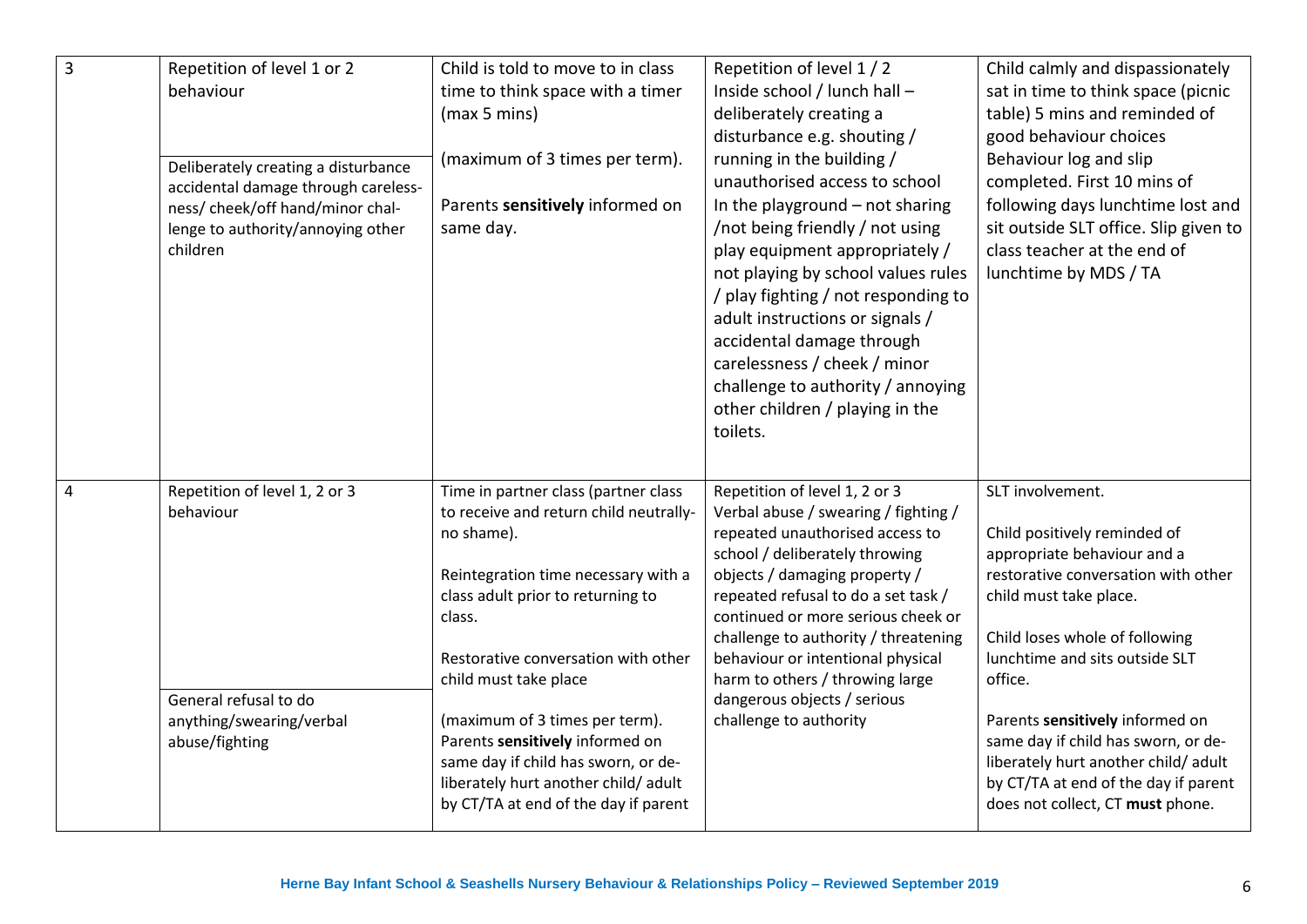|                                |                                                                                                                                                                                                                                                                                                                                                                                                                                                                                                                                                                                                                                                                                      | does not collect, CT must phone.<br>Record date and reason on CPOMS                                                                                                                                                                                                                                                                                                                                                                             |                                                                                                                                                                                                  | Record date and reason on CPOMS                                                                                                |
|--------------------------------|--------------------------------------------------------------------------------------------------------------------------------------------------------------------------------------------------------------------------------------------------------------------------------------------------------------------------------------------------------------------------------------------------------------------------------------------------------------------------------------------------------------------------------------------------------------------------------------------------------------------------------------------------------------------------------------|-------------------------------------------------------------------------------------------------------------------------------------------------------------------------------------------------------------------------------------------------------------------------------------------------------------------------------------------------------------------------------------------------------------------------------------------------|--------------------------------------------------------------------------------------------------------------------------------------------------------------------------------------------------|--------------------------------------------------------------------------------------------------------------------------------|
|                                |                                                                                                                                                                                                                                                                                                                                                                                                                                                                                                                                                                                                                                                                                      |                                                                                                                                                                                                                                                                                                                                                                                                                                                 |                                                                                                                                                                                                  |                                                                                                                                |
| 5<br><b>SLT</b><br>involvement | Behaviour that poses risk to self and<br>others / deliberately throwing small<br>objects with intent / damaging prop-<br>erty / leaving class without permis-<br>sion / repeated refusal to do set<br>tasks / continued or more serious<br>cheek or<br>challenge to authority / threatening<br>behavior /<br>repeatedly leaving class without<br>permission / intentional physical<br>harm to others / throwing large dan-<br>gerous objects / serious challenge to<br>authority / vandalism / theft / ex-<br>treme danger or violence / running<br>out of school / racial homophobic or<br>discriminatory comments or<br>behaviours / behavior that causes<br>safeguarding concern. | Requires immediate<br>involvement from senior staff.<br>Loss of play during lunchtime -<br>spent with SLT.<br>After consultation with SLT and if<br>necessary, LA Inclusion and<br>Attendance advisor decision will be<br>made as to whether child<br>returns to class.<br>Responsible adult / Parents are spo-<br>ken to in a face to face meeting with<br><b>SLT</b><br>Record date and reason on CPOMS<br>(See Appendix 2 - Behaviour Cycle) | Vandalism / theft / extreme danger<br>or violence / running out of school /<br>racial homophobic or discriminatory<br>comments or behaviours /<br>behaviour that causes safeguarding<br>concern. | Responsible adult / Parents are spo-<br>ken to in a face to face meeting with<br><b>SLT</b><br>Record date and reason on CPOMS |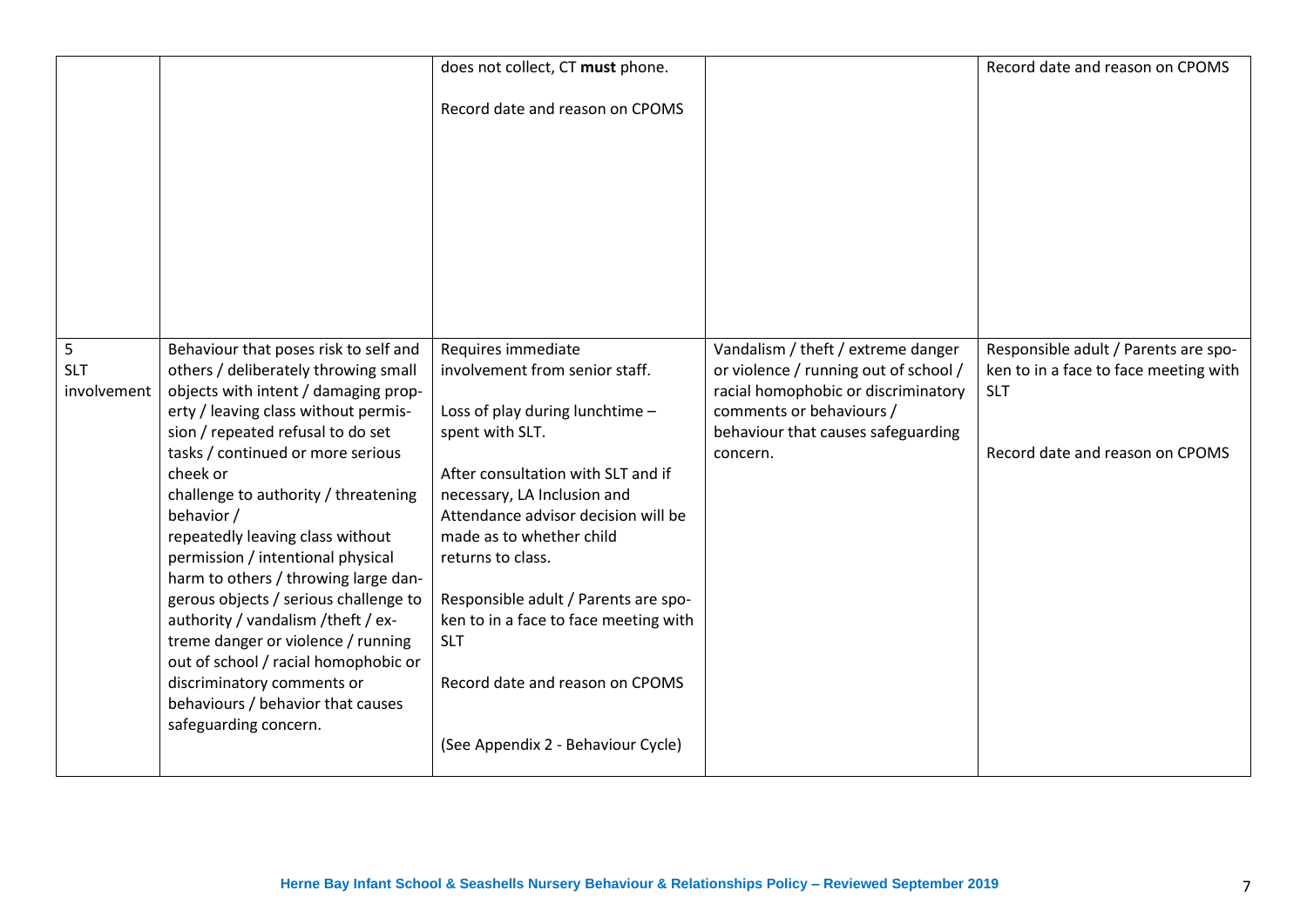Following a serious incident, the headteacher in consultation with the SLT and the LA Inclusion and Attendance advisor may consider exclusion. This maybe internal or a fixed term external exclusion.

**Internal exclusions** are used as a sanction to avoid fixed term exclusion to give the child/ teacher/ teaching assistant and class some space following a serious incident. The child spends time in a quiet room with an adult not involved in the incident carrying out activities deemed suitable for the child's needs. This may be learning through play or formal learning tasks as deemed appropriate to child's development. Parents/ Carers informed by Senior Leadership Team (SLT).

#### **Fixed term external exclusions** will always be very carefully considered in the full context of the child's understanding and circumstances. **The purpose of fixed term exclusions is to allow the school to plan provision to support the child's success.**

Reasons for fixed term exclusion could include: repeated, deliberate, hurtful behaviour towards another child, deliberately hurting a school adult, causing deliberate serious damage to property, behaving in a dangerous way with risk of harm to the child or others, causing serious disruption to the learning of others. Parent/s Carers informed by phone/ in person by SLT, letter to follow, Chair of Governors and the Local Authority is informed.

Permanent exclusions will only be used as a last resort, in consultation with LA Inclusion and Attendance Officer, when all other possible strategies of support have been exhausted.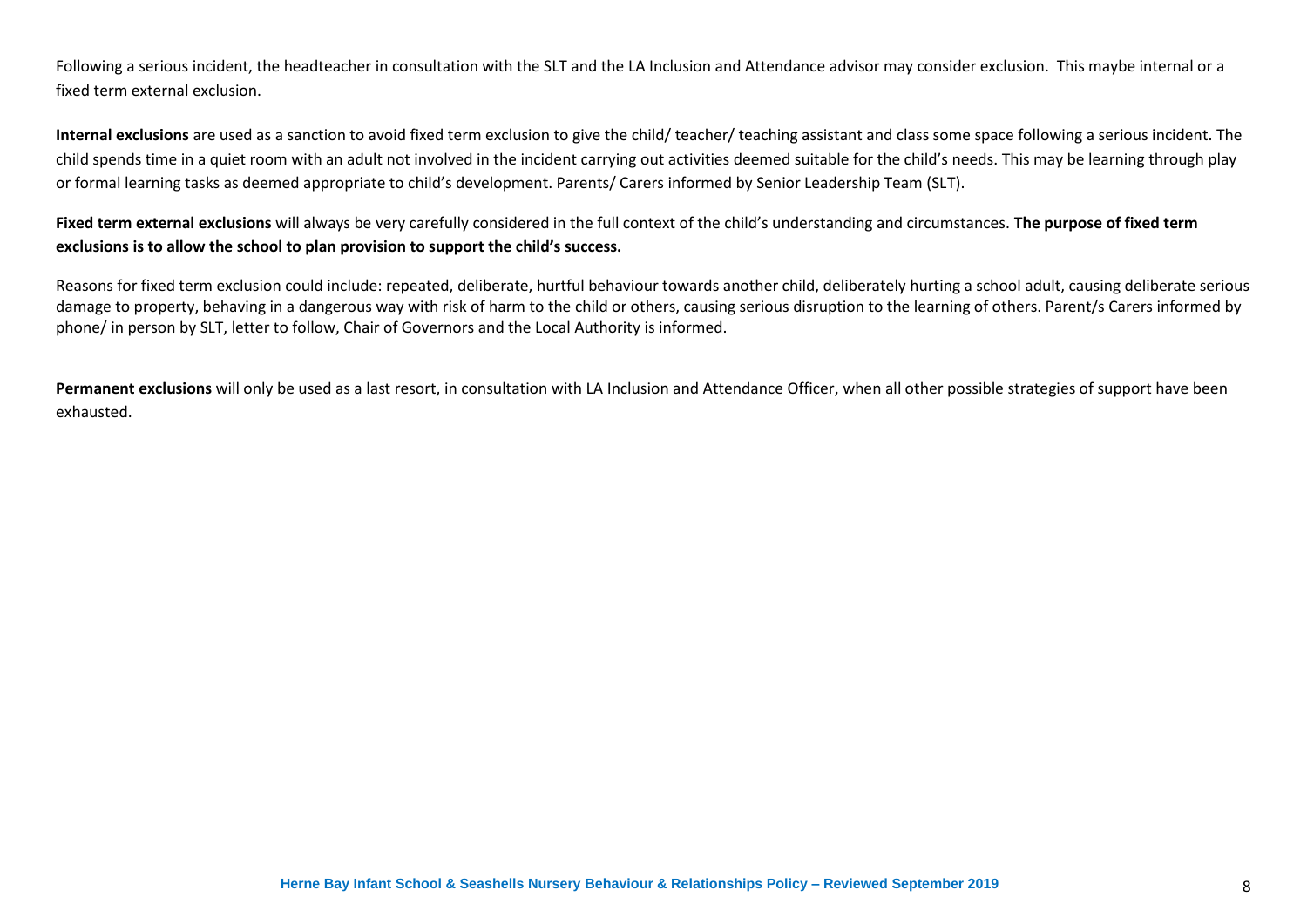# **Investigation of alleged misbehaviour**

All adults working in school must ensure that all incidents are dealt with in a consistent, open and fair manner. The child that is believed to have broken a rule / rules needs to be asked simple questions-praise telling the truth and good listening.

What happened? What were you thinking when it happened? Who have you affected/ hurt/ upset? What can you do to make things right/better? What should you do next time?

## **The use of Physical Intervention**

Herne Bay Infant School and Seashells Nursery have a comprehensive Physical Intervention Policy written to support safe practice in line with The DfE Non-Statutory Guidance: The Use of Reasonable Force – Advice for headteachers, staff and governing bodies. July 2013

"Reasonable force can be used to prevent pupils from hurting themselves or others, from damaging property, or from causing disorder". (The Use of Reasonable Force: Advice for headteachers, staff & governing bodies. July 2013 DFE p.4).

Staff only intervene physically in line with training and the Physical Intervention Policy.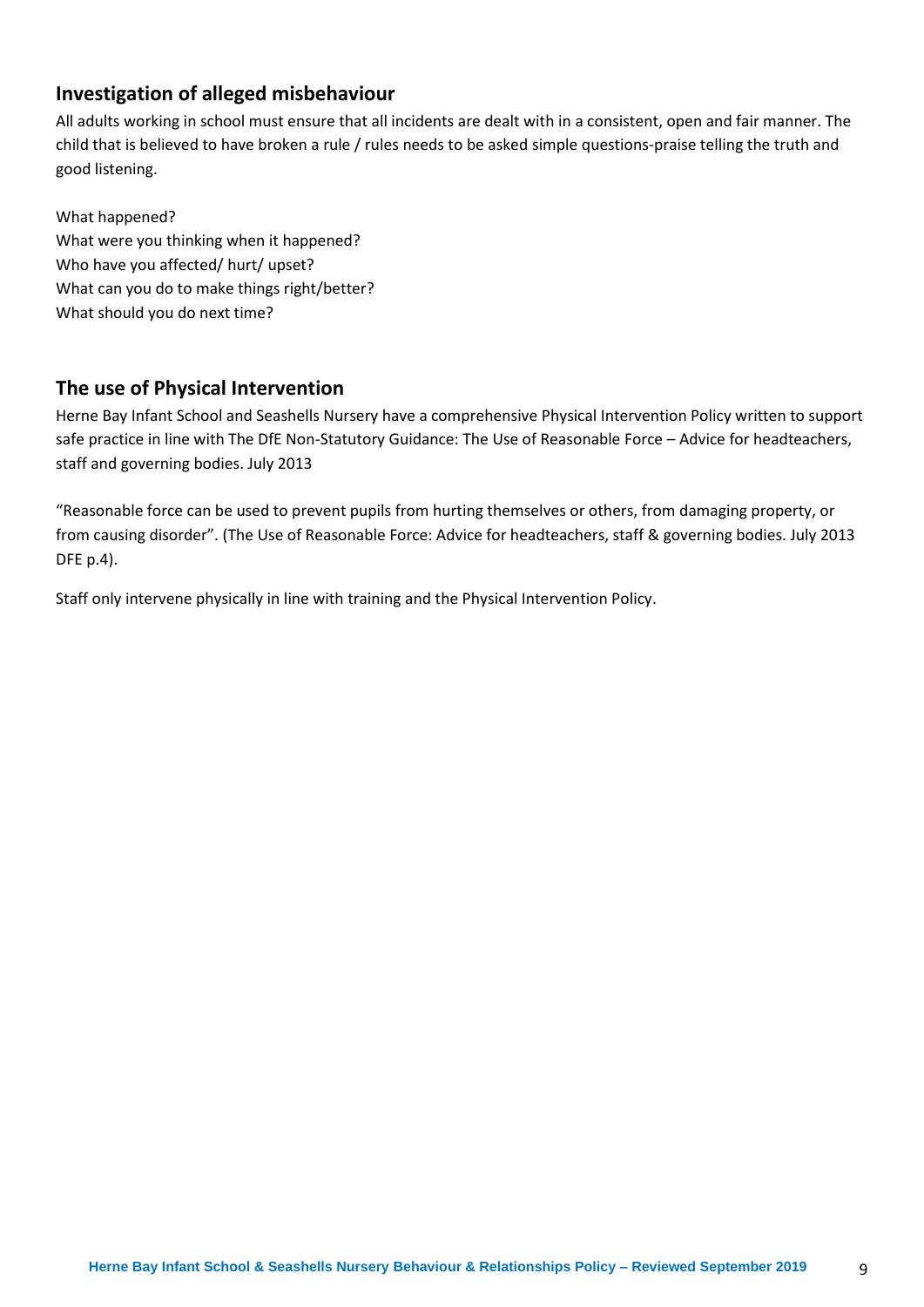

# **Classroom Behaviour Monitoring**

| Level 1                            | Level 2                                                                              | Level 3                                                                                                                                                                                             | Level 4                                                                                                                                                                                                                          | Level 5                                                                                                                                                                                                                                                                        |
|------------------------------------|--------------------------------------------------------------------------------------|-----------------------------------------------------------------------------------------------------------------------------------------------------------------------------------------------------|----------------------------------------------------------------------------------------------------------------------------------------------------------------------------------------------------------------------------------|--------------------------------------------------------------------------------------------------------------------------------------------------------------------------------------------------------------------------------------------------------------------------------|
| Low Level Disruption; not recorded | Several (3) repetitions of Level 1<br>behaviour, even after teacher<br>intervention. | Deliberately creating a<br>disturbance<br>Going under furniture<br>Accidental damage through<br>carelessness<br>Cheek/off-hand comments<br>Minor challenges to authority<br>Annoying other children | General refusal to do anything<br>Swearing, verbal abuse, leaving<br>class without permission,<br>behaviour which poses a risk to<br>others, moving furniture,<br>throwing small objects,<br>damaging school/other's<br>property | Fighting, threatening behaviour,<br>repeatedly leaving class without<br>permission, intentional physical<br>harm to others, throwing large<br>dangerous objects, serious<br>challenge to authority, vandalism,<br>theft, extreme danger or violence,<br>running out of school. |

| <b>Adult Recording</b><br>Information | When |      | Why    |          |  |
|---------------------------------------|------|------|--------|----------|--|
| Name                                  | Date | Time | Reason | Comments |  |
| Term 1                                |      |      |        |          |  |
|                                       |      |      |        |          |  |
|                                       |      |      |        |          |  |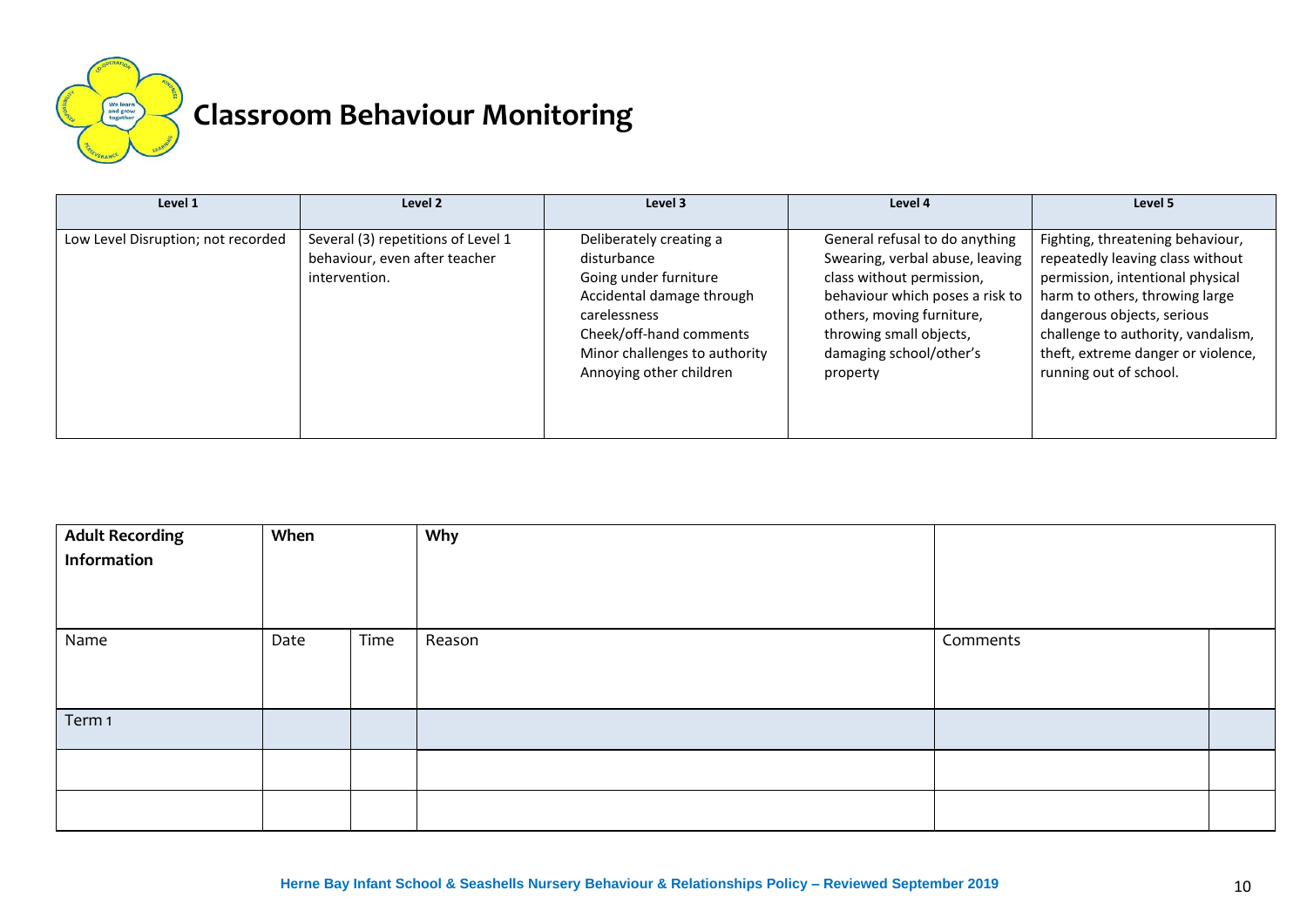| Term 2   |  |  |  |
|----------|--|--|--|
|          |  |  |  |
|          |  |  |  |
|          |  |  |  |
|          |  |  |  |
| Term $3$ |  |  |  |
|          |  |  |  |
|          |  |  |  |
|          |  |  |  |
|          |  |  |  |
| Term 4   |  |  |  |
|          |  |  |  |
|          |  |  |  |
|          |  |  |  |
|          |  |  |  |
| Term 5   |  |  |  |
|          |  |  |  |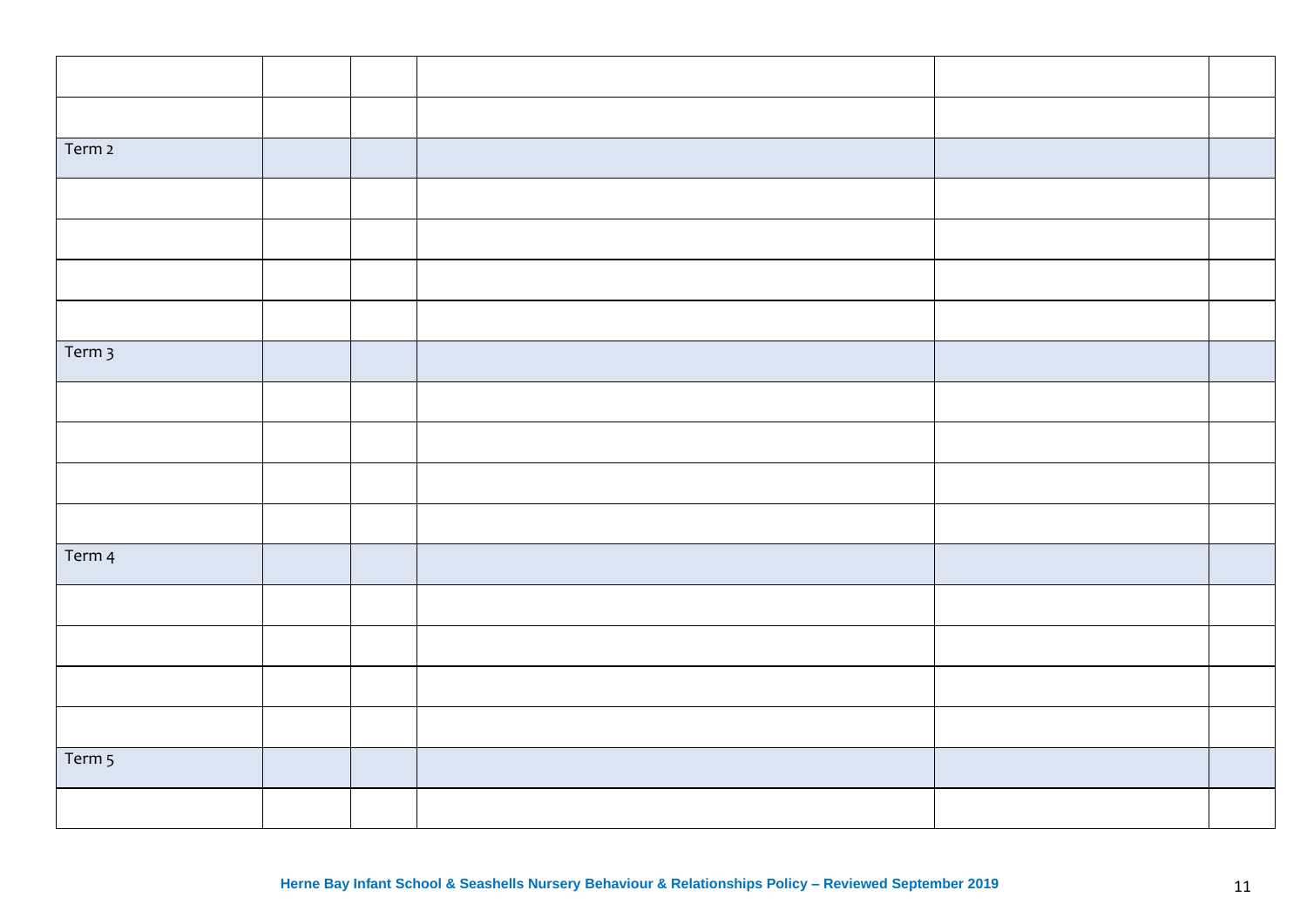| Term 6 |  |  |  |
|--------|--|--|--|
|        |  |  |  |
|        |  |  |  |
|        |  |  |  |
|        |  |  |  |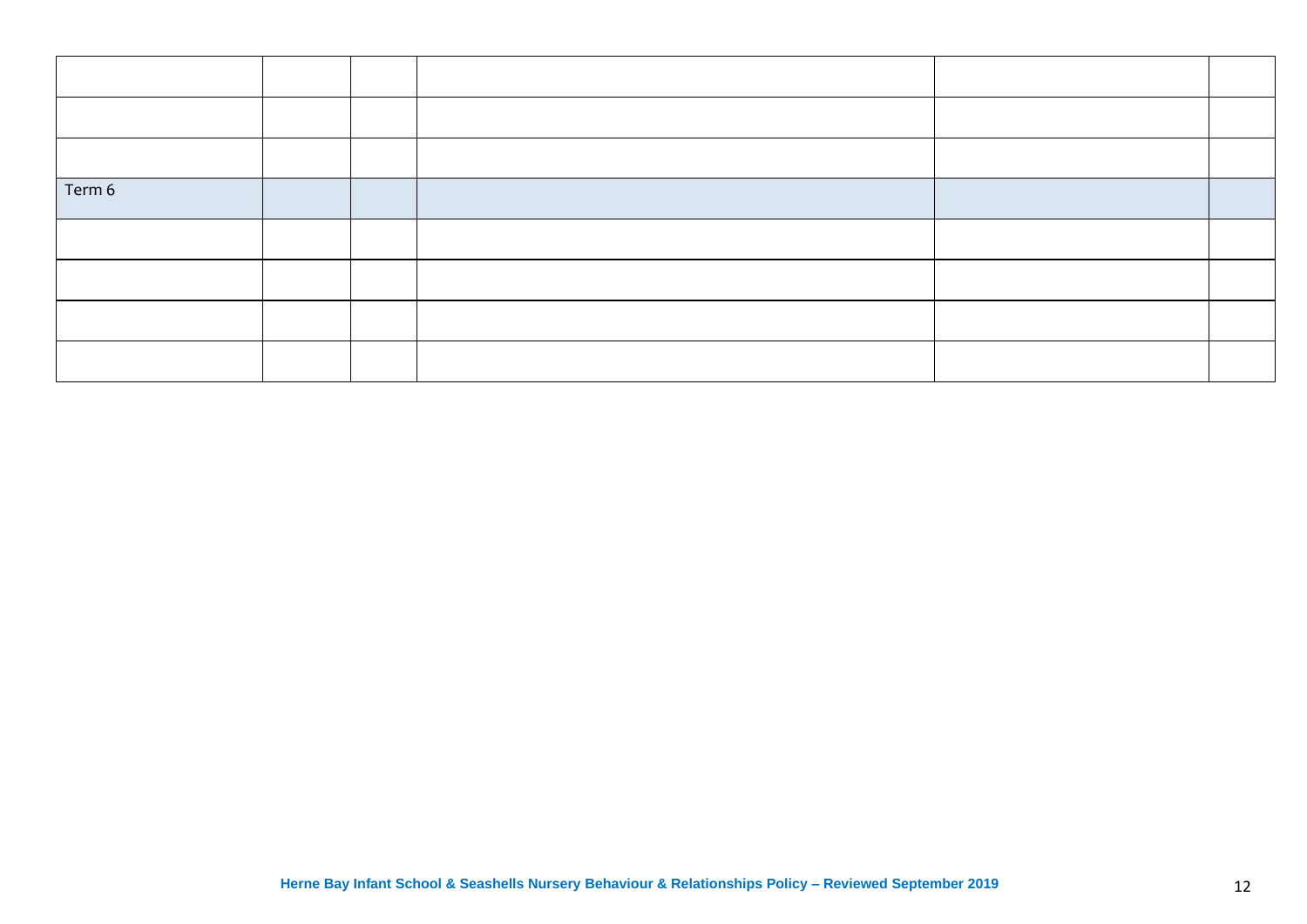

All staff need to be familiar with The Behaviour Cycle; managing serious incidents well supports the child and the whole school community.

**Trigger phase**: an event lights the person's fuse, stimulating thoughts and feelings that lead to anger. At this stage of the cycle we can sometimes distract/divert pupils, we can re-direct behaviour in a positive way and we can instigate a change of context.

We can use observation to identify triggers and with some pupils who have a level of insight into their own feelings and behaviour we can work with them to identify triggers. If we can identify these triggers, we can be pro-active and help the pupil to avoid the trigger and in the longer-term help the pupil to deal appropriately with the trigger.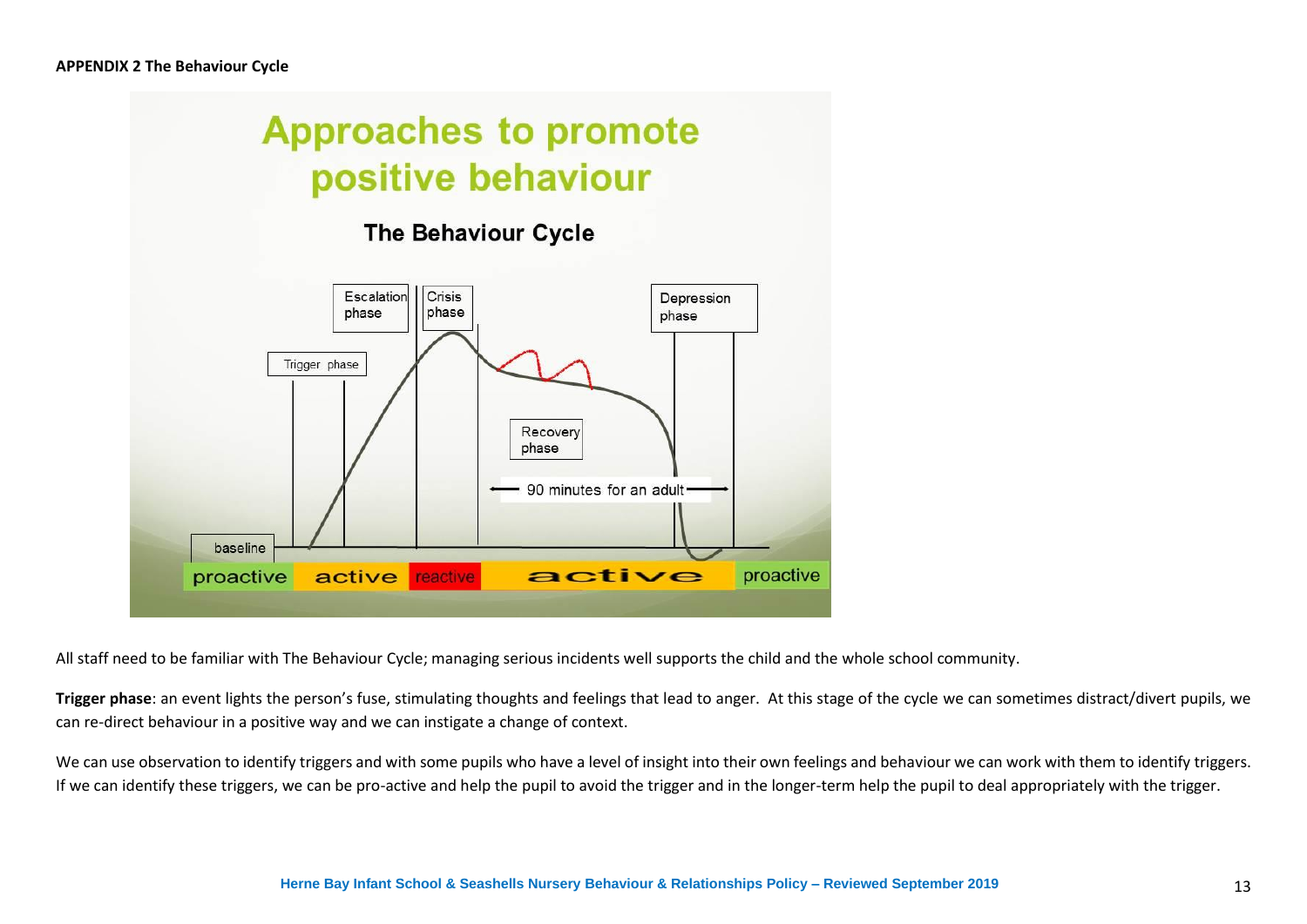**Escalation phase:** The body is physically preparing for fight or flight. The chance of changing behaviour is reducing. Rational judgements are more difficult as arousal increases. We must avoid threats or demands that are perceived as aggressive. We must avoid blocking escape routes. Move away, be aware of personal space. Help the pupil to use coping strategies. Remove audience, swap staff.

**Crisis phase:** The pupil will not be making rational judgements, not able to demonstrate empathy with others, unable to understand how their behaviour is affecting others, less able to listen. Management of behaviour is around damage limitation – move others away, move objects that could potentially harm. Keep talking, calm voice – pupil will pick up on tone and body language.

Recovery phase: Anger begins to subside. Can take 1 % hours. The body is still partly prepared for fight or flight – person will be feeling vulnerable, embarrassed, confused. Anger can easily be re-triggered. Being too quick to discuss the incident, to apportion blame, etc. may re-trigger anger. Allow time and space. Verbally reinforce signs of calming. **This can take up to 72 hours.**

#### **Depression phase:** Wait, allow time.

Later.... If necessary record – what worked, what needs to be remembered. Repair, rebuild relationships. Discuss positive and useful strategies with the pupil. If necessary take agreed action according to school policy.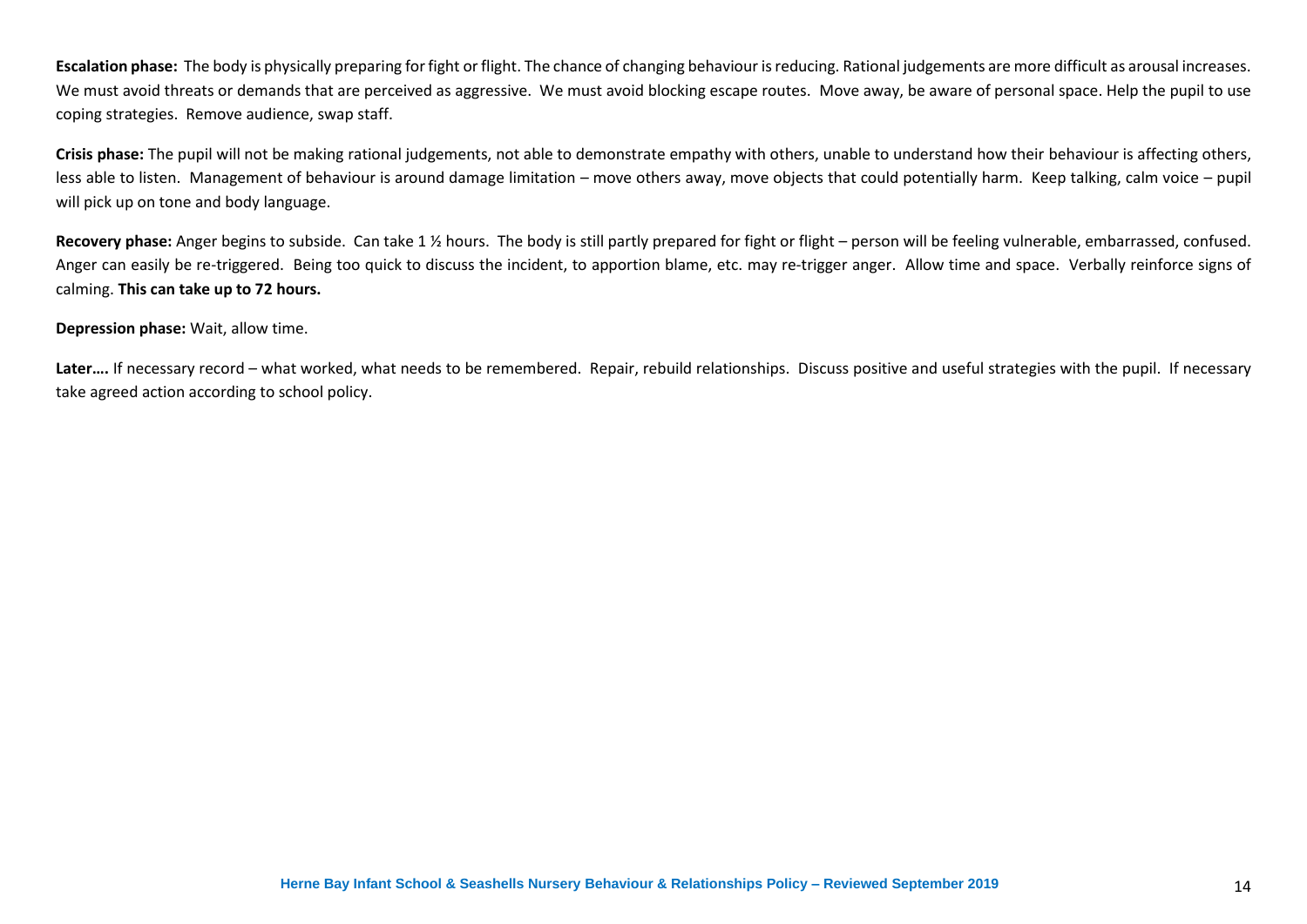| <b>Trigger Phase</b>                                                                                                                                                                                                                                                                                                                                                                                                                                                                                                                                                                                                                                                                                                                                                                                                                                                                                                                                                                                                                                | <b>Escalation Phase</b>                                                                                                                                                                                                                                                                                                                                                                                                                                                                                                                                                                                                                                                                                                                                                                                                                                                        | <b>Crisis Phase</b>                                                                                                                                                                                                                                                                                                                                                                                                                                                                                                                                                                                                                                                                                                                                                                                                                            | <b>Recovery &amp; After</b>                                                                                                                                                                                                                                                                                                                                                                                                                                                                                                                                                                                                                                                                                                                                                                                                                                              |
|-----------------------------------------------------------------------------------------------------------------------------------------------------------------------------------------------------------------------------------------------------------------------------------------------------------------------------------------------------------------------------------------------------------------------------------------------------------------------------------------------------------------------------------------------------------------------------------------------------------------------------------------------------------------------------------------------------------------------------------------------------------------------------------------------------------------------------------------------------------------------------------------------------------------------------------------------------------------------------------------------------------------------------------------------------|--------------------------------------------------------------------------------------------------------------------------------------------------------------------------------------------------------------------------------------------------------------------------------------------------------------------------------------------------------------------------------------------------------------------------------------------------------------------------------------------------------------------------------------------------------------------------------------------------------------------------------------------------------------------------------------------------------------------------------------------------------------------------------------------------------------------------------------------------------------------------------|------------------------------------------------------------------------------------------------------------------------------------------------------------------------------------------------------------------------------------------------------------------------------------------------------------------------------------------------------------------------------------------------------------------------------------------------------------------------------------------------------------------------------------------------------------------------------------------------------------------------------------------------------------------------------------------------------------------------------------------------------------------------------------------------------------------------------------------------|--------------------------------------------------------------------------------------------------------------------------------------------------------------------------------------------------------------------------------------------------------------------------------------------------------------------------------------------------------------------------------------------------------------------------------------------------------------------------------------------------------------------------------------------------------------------------------------------------------------------------------------------------------------------------------------------------------------------------------------------------------------------------------------------------------------------------------------------------------------------------|
| This is sometimes something that is                                                                                                                                                                                                                                                                                                                                                                                                                                                                                                                                                                                                                                                                                                                                                                                                                                                                                                                                                                                                                 | Body is preparing for fight, flight or                                                                                                                                                                                                                                                                                                                                                                                                                                                                                                                                                                                                                                                                                                                                                                                                                                         | Emphasis is on safely containing a                                                                                                                                                                                                                                                                                                                                                                                                                                                                                                                                                                                                                                                                                                                                                                                                             | Child is vulnerable to subsequent                                                                                                                                                                                                                                                                                                                                                                                                                                                                                                                                                                                                                                                                                                                                                                                                                                        |
| observable but may not be. Repair may                                                                                                                                                                                                                                                                                                                                                                                                                                                                                                                                                                                                                                                                                                                                                                                                                                                                                                                                                                                                               | freeze. Repair is less likely.                                                                                                                                                                                                                                                                                                                                                                                                                                                                                                                                                                                                                                                                                                                                                                                                                                                 | behaviour incident for the child &                                                                                                                                                                                                                                                                                                                                                                                                                                                                                                                                                                                                                                                                                                                                                                                                             | triggers. Child may be emotional,                                                                                                                                                                                                                                                                                                                                                                                                                                                                                                                                                                                                                                                                                                                                                                                                                                        |
| possible.                                                                                                                                                                                                                                                                                                                                                                                                                                                                                                                                                                                                                                                                                                                                                                                                                                                                                                                                                                                                                                           |                                                                                                                                                                                                                                                                                                                                                                                                                                                                                                                                                                                                                                                                                                                                                                                                                                                                                | others in proximity. Child is less able to                                                                                                                                                                                                                                                                                                                                                                                                                                                                                                                                                                                                                                                                                                                                                                                                     | confused, embarrassed, ashamed.                                                                                                                                                                                                                                                                                                                                                                                                                                                                                                                                                                                                                                                                                                                                                                                                                                          |
|                                                                                                                                                                                                                                                                                                                                                                                                                                                                                                                                                                                                                                                                                                                                                                                                                                                                                                                                                                                                                                                     |                                                                                                                                                                                                                                                                                                                                                                                                                                                                                                                                                                                                                                                                                                                                                                                                                                                                                | listen or make rational judgements.                                                                                                                                                                                                                                                                                                                                                                                                                                                                                                                                                                                                                                                                                                                                                                                                            | Settling may take over an hour.                                                                                                                                                                                                                                                                                                                                                                                                                                                                                                                                                                                                                                                                                                                                                                                                                                          |
| Work with the child & family to<br>$\bullet$<br>identify triggers. Avoid or re-<br>move known triggers.<br>Praise desired behaviour, ignore<br>$\bullet$<br>other behaviour, use visuals.<br>Distract or divert, including with<br>$\bullet$<br>a motivating task or learning<br>break.<br>Offer choice of an alternative<br>$\bullet$<br>workspace.<br>Now/Next. Wait symbol/timer.<br>$\bullet$<br>Notice & acknowledge the effort<br>$\bullet$<br>& process needed to stay calm.<br>Acknowledge good choices.<br>$\bullet$<br>Gradually teach child to recog-<br>$\bullet$<br>nise their start of escalation &<br>agree how the child will request<br>support, such as-'I need to:<br>talk/move/breathe', & what vis-<br>ual resources are required.<br>All Behaviour is a form of Com-<br>$\bullet$<br>munication.<br>Functions of Behaviour include:<br>-Sensory (response to a<br>need/feeling);<br>-Escape (to a different setting);<br>-Attention (positive or negative)<br>&/or Attachment;<br>-Tangible (Access to<br>something/someone); | Do:<br>Keep calm.<br>$\bullet$<br>Weigh up safety of all in proxim-<br>ity.<br>Avoid having an audience.<br>$\bullet$<br>Be aware of personal space, ap-<br>proach with gentleness & with<br>permission from the child or<br>give space.<br>Use very simple, language & un-<br>threatening posture.<br>Remind child of coping strate-<br>gies-'Do you need to: talk/move<br>/breathe'.<br>Firm boundaries, natural conse-<br>quences.<br>Redirect to other activity.<br>$\bullet$<br>Be positive.<br>$\bullet$<br>Swap staff within class.<br>$\bullet$<br>Staff to agree scripts that reas-<br>sure the child in advance,<br>Eg: It is ok, I could help<br>Well done you are calming.<br>You are completely safe here.<br>I know you can do this.<br>I will come back & check on you<br>in 2 minutes, here is (something<br>to hold/to soothe until I get<br>back).<br>Avoid: | Keep safe-if necessary remove<br>$\bullet$<br>objects/people.<br>Talk simply, calmly, quietly.<br>Repeat simple phrases (broken<br>record technique).<br>Adult may at times avoid any<br>$\bullet$<br>talking or eye contact.<br>Use positive body language.<br>Reflect back feelings to demon-<br>strate listening & empathy.<br>Stay focused on the primary is-<br>sue.<br>Calm clear voice, "We have kind<br>$\bullet$<br>hands".<br>Offer choice of 2 alternatives to<br>$\bullet$<br>allow self-control/distraction<br>from behaviour.<br>Calmly & firmly say "Stop", use<br>symbol/Makaton.<br>If required seek support from<br>$\bullet$<br>SEN or Leadership Team.<br>Touch Support according to pol-<br>$\bullet$<br>icy (SCIP)- including potential<br>touch support/guidance away<br>from the situation to a safe en-<br>vironment. | <b>Recovery Phase</b><br>Wait, allow time & space.<br>Avoid discussion of the inci-<br>dent/blame.<br>Give choice with positive conse-<br>$\bullet$<br>quence.<br>Use calming/soothing tech-<br>$\bullet$<br>niques.<br>Offer water, 'fresh air', suggest<br>$\bullet$<br>pupil removes jumper to cool.<br>Avoid re-triggering incident.<br>$\bullet$<br><b>Depression/Learning Phase</b><br>Support child to rest & recover.<br>Sympathetically encourage &<br>support child to reflect & learn.<br>Repair, rebuild relationships.<br>$\bullet$<br><b>Document</b><br>Contingency Plan-how to cope<br>$\bullet$<br>with possible future incidents.<br>Follow policy or PSP.<br>$\bullet$<br>Record what needs to be re-<br>membered, for analysis or to<br>follow policy.<br>Adults to seek debrief/support<br>in line with policy.<br>FLO available to support family. |
| -Social (not managing                                                                                                                                                                                                                                                                                                                                                                                                                                                                                                                                                                                                                                                                                                                                                                                                                                                                                                                                                                                                                               | Making demands.<br>$\bullet$                                                                                                                                                                                                                                                                                                                                                                                                                                                                                                                                                                                                                                                                                                                                                                                                                                                   |                                                                                                                                                                                                                                                                                                                                                                                                                                                                                                                                                                                                                                                                                                                                                                                                                                                |                                                                                                                                                                                                                                                                                                                                                                                                                                                                                                                                                                                                                                                                                                                                                                                                                                                                          |
| relationships).                                                                                                                                                                                                                                                                                                                                                                                                                                                                                                                                                                                                                                                                                                                                                                                                                                                                                                                                                                                                                                     | Sustained eye contact.                                                                                                                                                                                                                                                                                                                                                                                                                                                                                                                                                                                                                                                                                                                                                                                                                                                         |                                                                                                                                                                                                                                                                                                                                                                                                                                                                                                                                                                                                                                                                                                                                                                                                                                                |                                                                                                                                                                                                                                                                                                                                                                                                                                                                                                                                                                                                                                                                                                                                                                                                                                                                          |
| Other Triggers:                                                                                                                                                                                                                                                                                                                                                                                                                                                                                                                                                                                                                                                                                                                                                                                                                                                                                                                                                                                                                                     | Sudden movement.                                                                                                                                                                                                                                                                                                                                                                                                                                                                                                                                                                                                                                                                                                                                                                                                                                                               |                                                                                                                                                                                                                                                                                                                                                                                                                                                                                                                                                                                                                                                                                                                                                                                                                                                |                                                                                                                                                                                                                                                                                                                                                                                                                                                                                                                                                                                                                                                                                                                                                                                                                                                                          |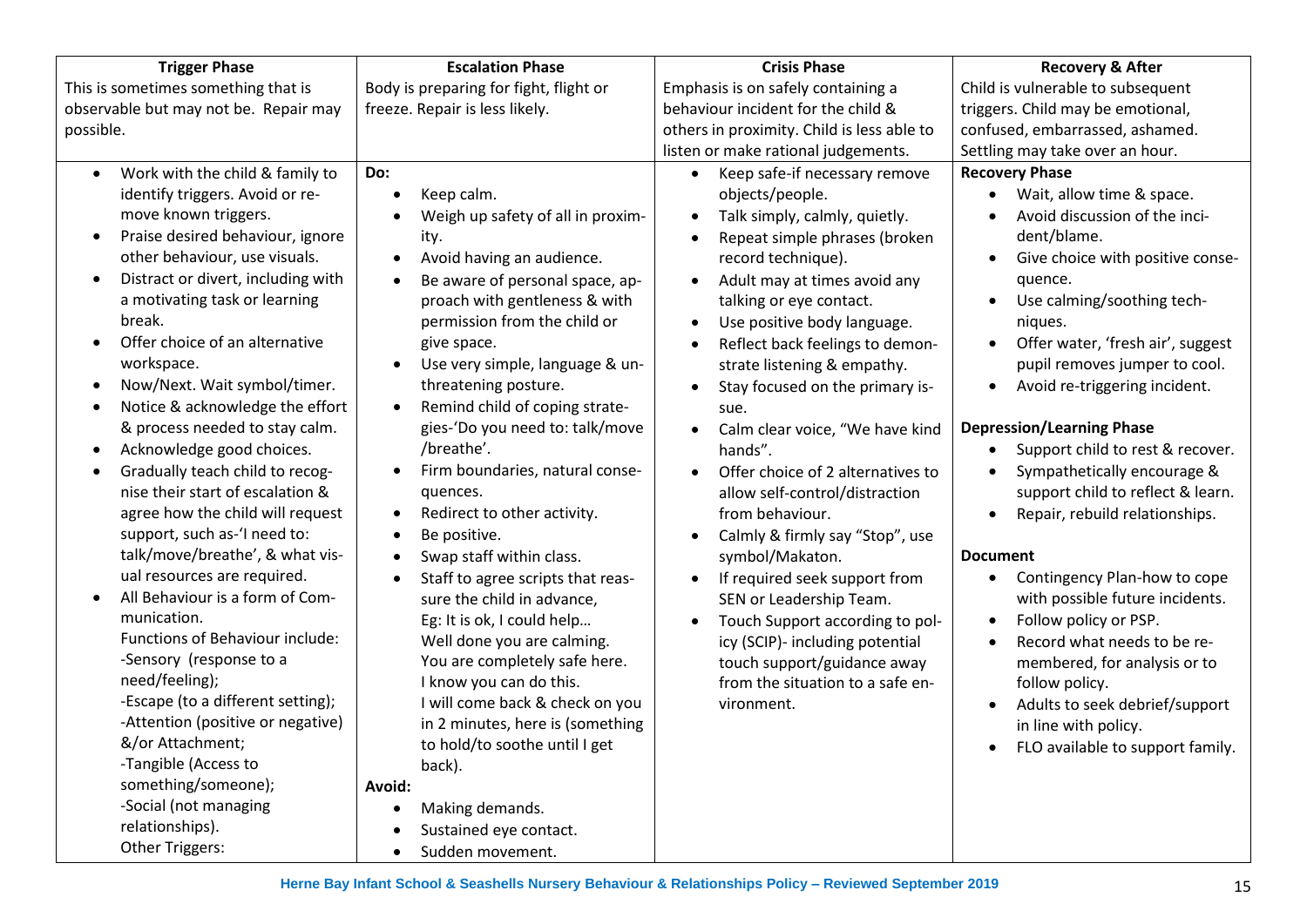| -Poor communication.              | Proximity or posture that may    |
|-----------------------------------|----------------------------------|
| -Poor skills/knowledge.           | seem like a threat or attempt to |
| -Avoidance.                       | block exit.                      |
| -Frustration/anger.               | Sanctions.                       |
| -Poor sense of safety/well being. |                                  |
| -Attempt to control.              |                                  |